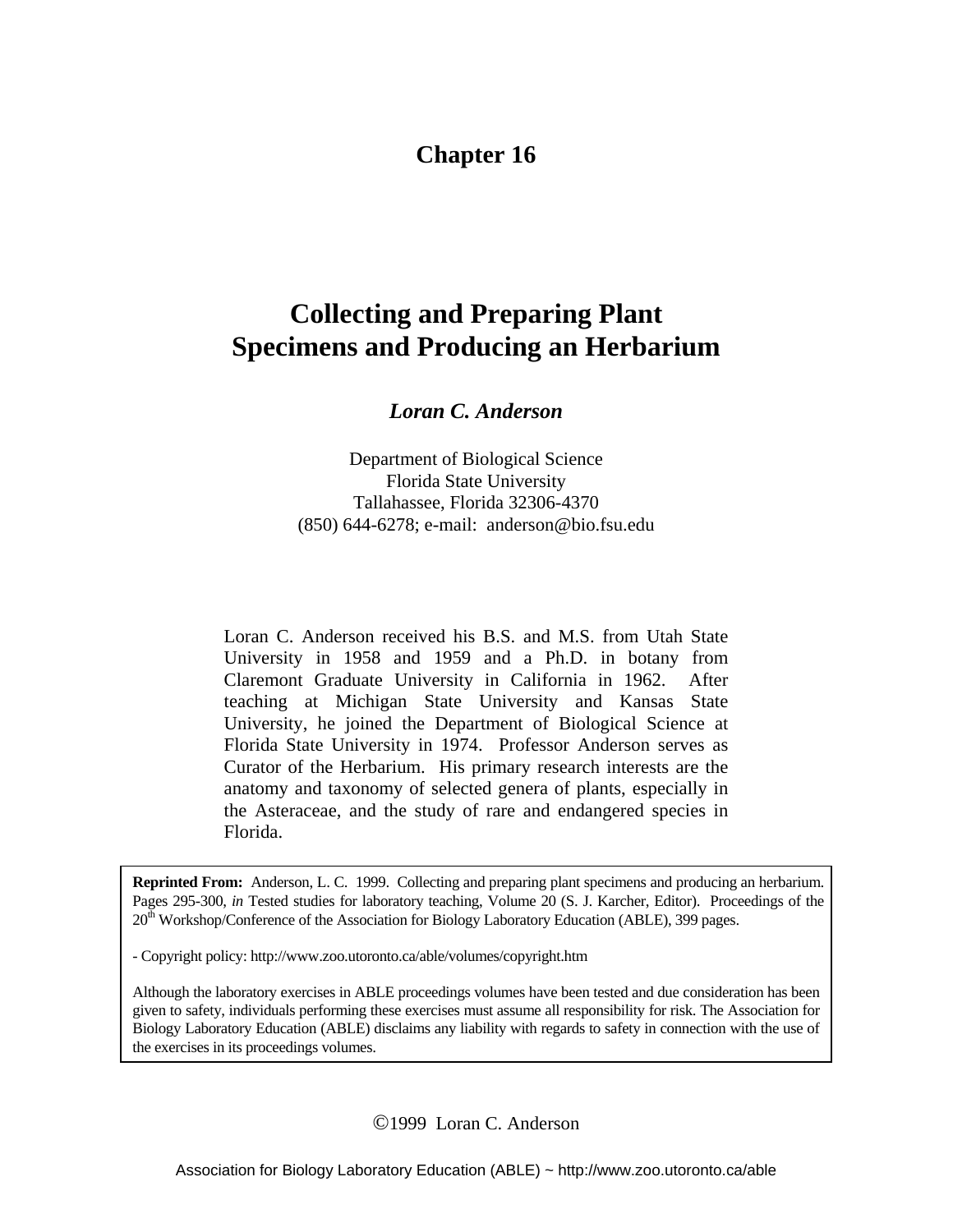#### **Contents**

#### **Introduction**

 What is an herbarium?No, it is not a female mortician. Nor is it a garden of herbs and spices. The herbarium is both a collection of dried plants and an educational and research institution. It is a reference center for verification of identifications, a documentation facility, and a data storehouse.

An herbarium serves scientists, educators, government workers, and private citizens. Traditionally, the dried specimens are mounted on sheets of paper and filed in folders in cabinets. These specimens can last for hundreds of years when given proper care and protection from damage from insects, light, and humidity. Some collections also accommodate bulky materials such as pine cones, large fruits, or fossils that must be filed separately. Most fungi and algae present special problems because they must be preserved in liquid. Our discussion will focus on a traditional collection of vascular plants.

In this workshop, two major areas will be covered:

- 1. Preparation of plant specimens. Simple plant presses will be assembled. Field techniques, including collecting representative specimens and recording data, will be presented. Drying, mounting, and labeling specimens will also be discussed.
- 2. Plant identification. Classification and identification is accomplished by using published keys from appropriate floras and manuals. Many beginners identify plants by "matching" them with pictures in popular field guides, but two potential problems are: frequently different species can look similar (i.e., they may have similar flowers but different fruits) and, secondly, not all species of a given area are illustrated in such books. The preferred way to identify an unknown plant is to "key" it out in a manual or flora for the area. A little practice with keys builds one's confidence in using them. Specimens of fern species from the Florida State University Herbarium will be used for this workshop.

## **Materials**

Supplies for assembling plant presses include: corrugated cardboard ventilators, felt drying blotters, and end boards--all cut 12 x 18 inches, plus buckled straps or suitable lengths of rope for tightening the press. The corrugated cardboard should be cut so that the flutes are oriented parallel to the width of the boards (this allows air passage through the plant press to facilitate drying of the specimens). The felt blotters are similar to the large ink blotters used on executive desks. End boards can be cut from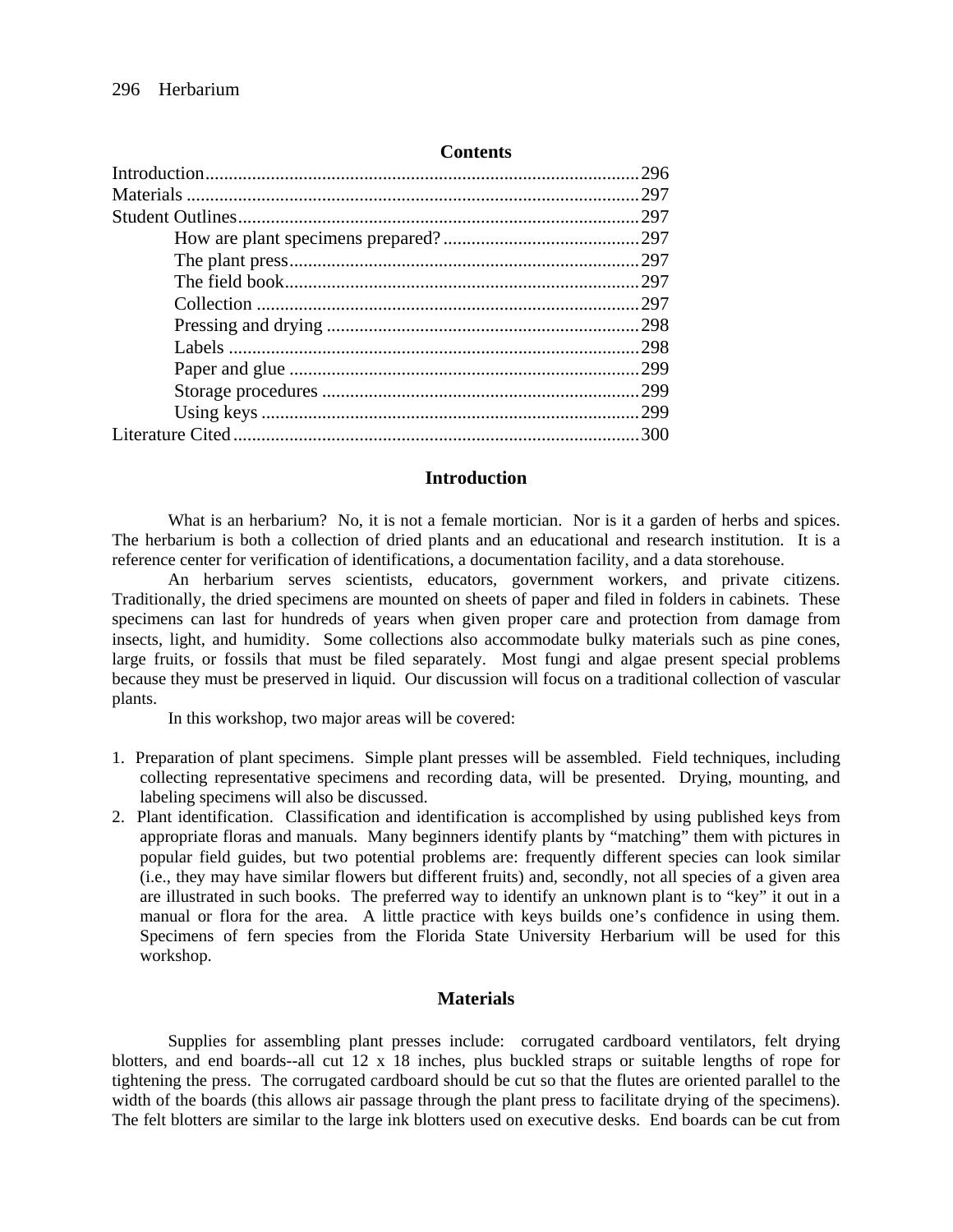1/4 inch plywood, or lighter weight (more expensive) riveted-slat end boards can be purchased from one of the companies listed below. Each student should have two end boards and straps or ropes plus 10 to 20 corrugates and blotters.

 Press materials can be obtained locally (from box companies, office supply stores, or stationers) or ordered from specialized supply companies such as one of the following:

 Materials for the plant identification exercise can be either fresh specimens gathered locally or pressed specimens from your herbarium. The latter is generally easier to assemble and can focus on one plant family or group of closely-related plants, e.g., the ferns. Keys in floras and manuals can be abridged to the desired number of species to reduce confusion among beginning students. A subsequent exercise could be identifying one or more unknown plant species using an appropriate published state or regional flora.

## **Student Outline**

#### **How are plant specimens prepared?**

**The plant press** A standard press plant is made of felt blotters, corrugated cardboards, end boards (for rigidity), and tightening straps (or ropes). The blotters and cardboards are traditionally 12 by 18 inches to accommodate specimens no larger than 11.5 by 16.5 inches (roughly the dimensions of a folded newspaper in which specimens are pressed). A press "unit" consists of a corrugate sandwiched between two blotters. A single, folded sheet of newspaper containing the specimen to be pressed is laid on the blotter, and another "unit" is added; this is repeated until the press size becomes too large or is limited by the strap or rope lengths (student presses are usually smaller because of logistics). Smaller, "field" presses (ca. 11 by 16 inches, with fewer corrugates and lighter weight end boards, like formica) are convenient for carrying into the field when operating far from one's base, but specimens placed in them should be transferred to a standard press at the end of the collecting activity to insure better quality drying and pressing.

**The field book** A field book should be maintained in which you record the location (state, county, town, etc.), date of collection, habitat, and associated plants, plus flower color, plant branching pattern and height in case those features won't be evident in the pressed sample. Every specimen should be given a collection number. Number your collections consecutively beginning with "1" or "98-01." All specimens of the same species collected at the same site on the same day receive the same collection number. Numbers and dates should be consistent, i.e., if #14 is collected on the 5th of the month, then #15 can't be from an earlier date.

**Collection** Obtain collecting permits for national forests, state parks, etc., and gain permission before going on private property. You will need something for digging (a trowel) and cutting (a knife or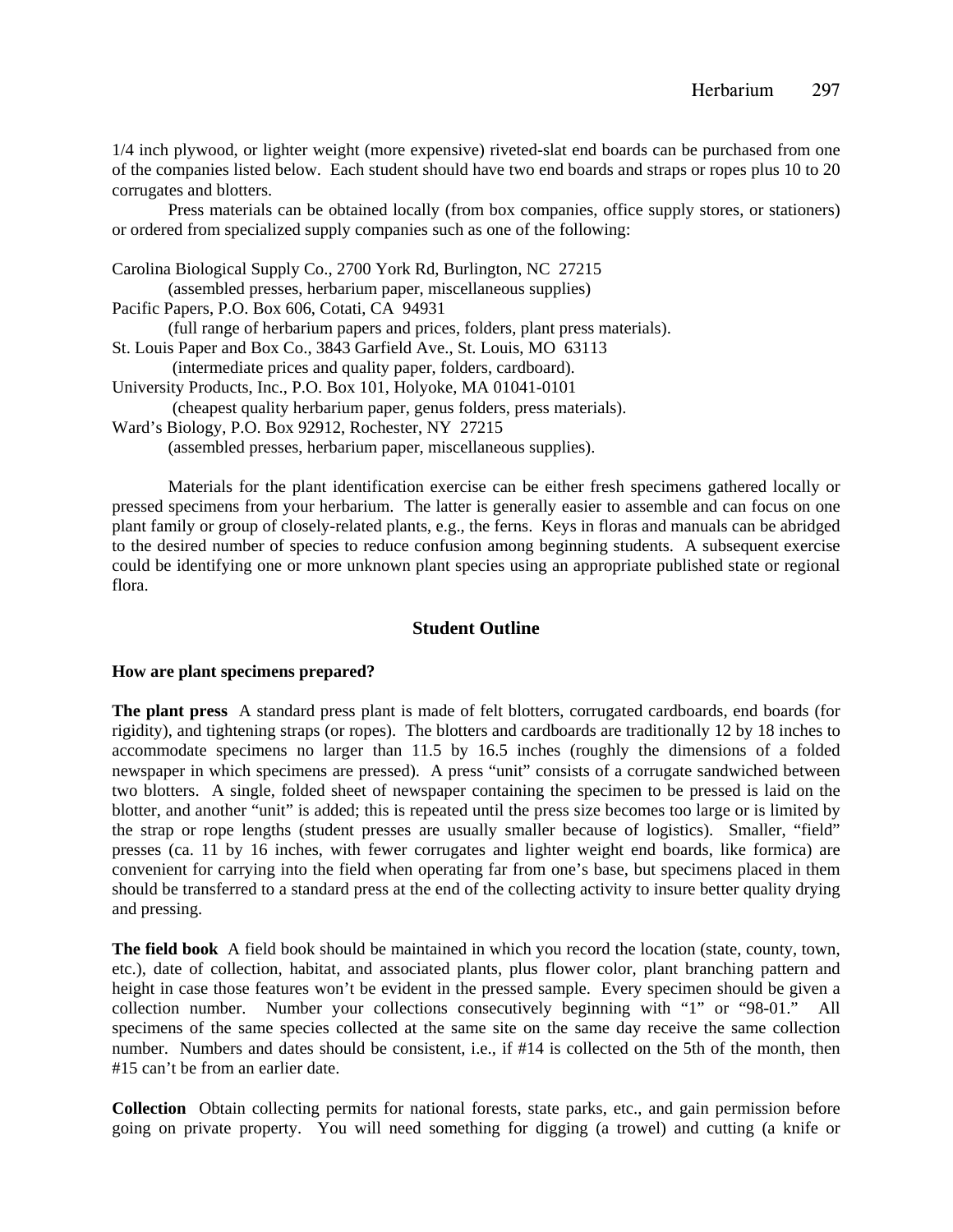clippers). A vasculum (a light weight metal container with hinged lid and handle on its side) can be used to store specimens taken in the field, but most collectors use large plastic bags (that can be closed) for carrying and storing specimens. Bags should be closed, folded, or tied so plants won't wilt excessively. Collect only specimens that have flowers and/or fruit (no "sterile" specimens!). For herbaceous plants, collect the entire plant including roots. Fragments of plants sometimes lack the "key" features for identification. Most fibrous roots may be trimmed, and all soil should be washed or shaken from the specimens. If the specimen is large, some leaves or even sections of stem may be discarded. For woody plants, clip branches that include several mature leaves and flower and/or fruit.

 Do not collect specimens that appear to be very rare. Do not collect specimens growing in someone's yard. Collect in duplicates--press one specimen for your herbarium and use the second, fresh sample (for dissection if necessary) to key out and identify the species. Refrigeration keeps plants stored in air-tight bags fresh for days.

**Pressing and drying** The plant is placed within a folded newspaper. The plant should not extend beyond the paper; fold the stem into a "V" or "W" if necessary. The collection number is written on the margin of the newspaper in which the specimen is pressed (the number is, of course, also entered in the field book); this assures matching the specimen with the proper locality, date, etc., even if the identification and labeling is done many months after the collection was made.

 The newspaper is placed between two blotters, which in turn are sandwiched between two corrugates. The blotters draw moisture from the plants, and the corrugates allow the moist air to pass from the press which expedites drying. The straps are tightened to insure the specimens will dry flat (without wrinkling). If the sample is bulky, i.e., thick woody stems or large fruits, a foam pad such as is used under carpeting can be placed between the newspaper and the blotter. This will "wrap around" the thicker plant parts and ensure a nice, flat press job. If the plant is a thin-leaved aquatic plant or has delicate flowers, it may be pressed better between pieces of waxed paper within the newspaper. This keeps the drying plant parts from sticking to the newspaper, but the waxed paper slows down the drying so it should be used only for these special cases.

After the day's collecting, the press is placed in a heated cabinet or in front of a fan to speed drying and air movement through the corrugates of the press. Generally, the more quickly a plant is dried, the truer its color preservation will be. Color retention is sometimes perfect, but some plants, such as Indian Pipes or certain members of the Scrophulariaceae will always turn black during the drying process.

**Labels** After the plant has been dried, a label is prepared to be attached to the specimen. The identity of the sample is determined and the remainder of the label data are obtained from your field book. If the plant size is greater than the pressed sample; its height can be given on the label. The label should always include at least the scientific name (binomial) of the plant, the location (state, county, precise area), collector's name, and collection number. Information about the abundance, habitat, and plant associations is also generally included.

Samples labels: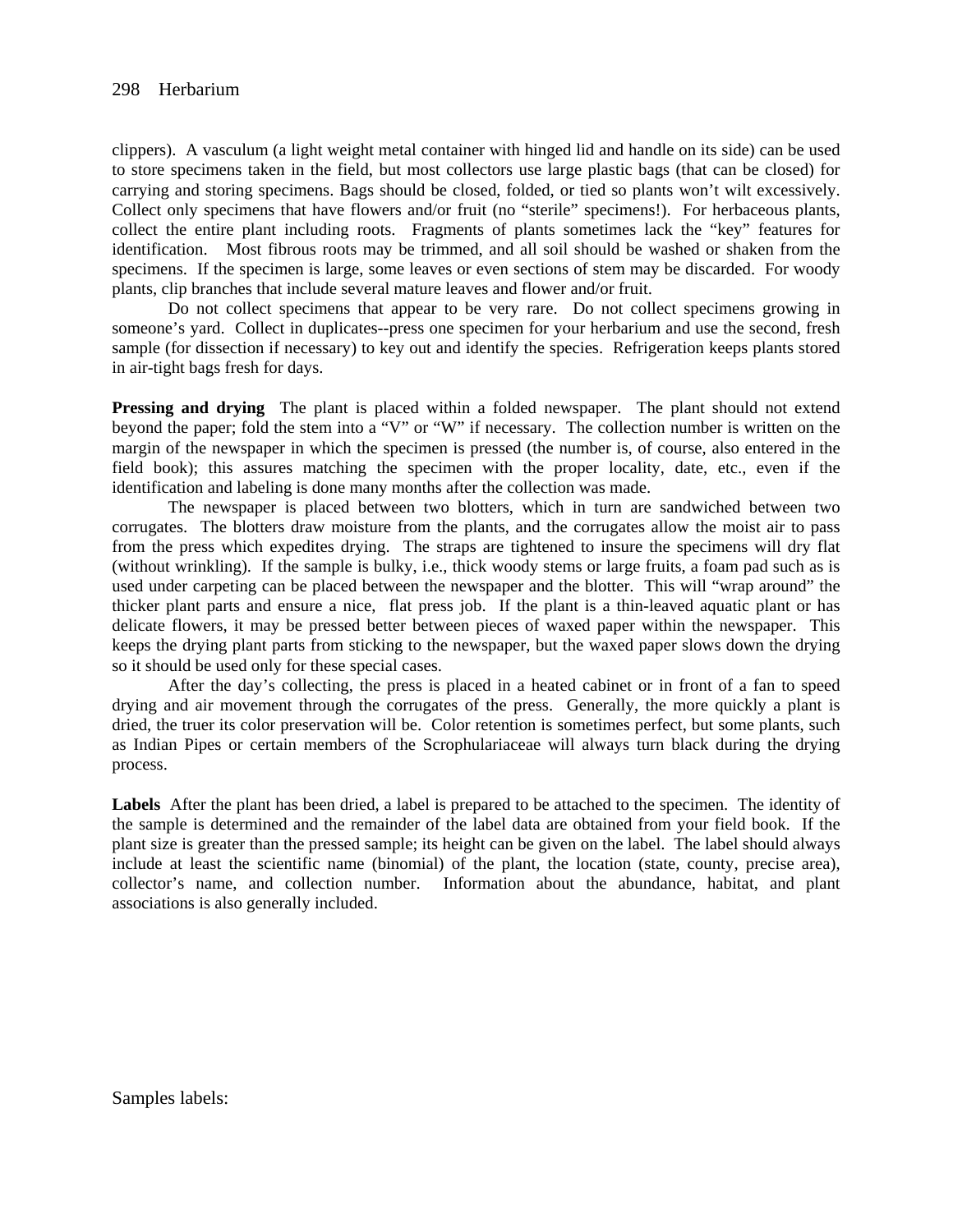

**Paper and glue** Standard herbarium paper is 11.5 X 16.5 inches and comes in various weights. Paper and labels should be of archival quality. Several kinds of glue are acceptable. Some use Elmer's "glue-all" or a tin-paste glue; others use fast-drying glues like "Duco cement."

 A traditional way for mounting specimens is to paint a layer of glue on a large glass plate, press the plant onto the glue, and then place the plant on the paper for drying with a label glued in the lower corner. A piece of waxed paper and appropriate weights can be placed over the mounted specimen (to be removed after drying) to ensure maximum contact with the glue and a relatively flat finished product.

**Storage procedures** Specimens are filed in folders (called genus covers). Each folder may represent one species, a genus, or a family depending upon the size of the collection. The filing sequence is often alphabetical by plant family name or families are filed by some phylogenetic scheme. Air-tight filing cabinets should be used for storage to protect specimens from bugs, extreme temperatures, and direct light (which fades the specimens). Usually some sort of insect repellent (e.g., moth balls or napthalene) or poison (e.g., powdered rotenone) must be introduced into the storage area to prevent insect damage.

 For further reading on field activity, mounting specimens, and herbarium operation, see Cullen (1984), Radford (1986), Radford et al. (1974), Stace (1989), Walters and Keil (1996).

**Using keys** Many beginners identify plants by "matching" them with pictures in popular field guides, but two potential problems are: frequently different species can look similar (i.e., similar flowers but different fruits) and not all species of a given area are illustrated in such books. The preferred way to identify an unknown plant is to "key" it out in a manual or flora for the area. The keys are generally constructed to first distinguish different plant families in the region, then genera within the family, and finally species within each genus. So, if you don't know the family to which your unknown plant belongs, you will use three sets of keys to find out the name of the species.